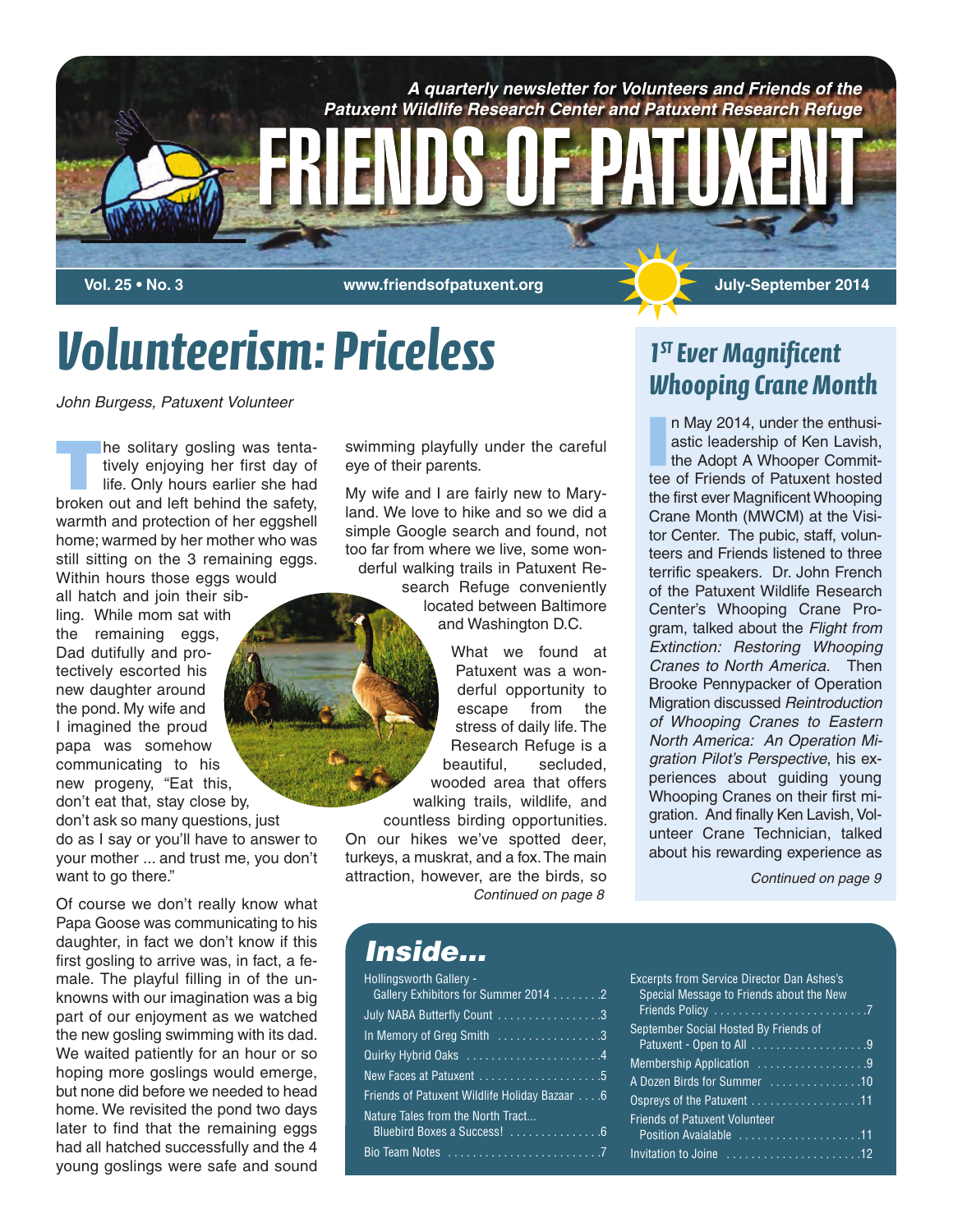# *Hollingsworth Gallery Gallery Exhibitors for Summer 2014*

*By Faith Leahy-Thielke, Patuxent Research Refuge Volunteer*

**S**ummer at the refuge is always a treat as well as a retreat - inside and out. Exhibitions at the Hollingsworth Gallery contribute a lot to the enjoyment. This year we welcome Charles James in July, Jean K. Phillips in August, and Wayne Bierbaum in September.

"Chuck" James has lived in Prince George's County for 53 of his 57 years (that gap must have been college in Georgia where he earned a BS in industrial management). Mr. James is currently employed as a national account manager for a food and beverage company - but hopes to transition eventually to full-time photography - especially of birds. He started his company, 3ceeMedia to "showcase my photography as well as music and videos", but his love of birds and bird photography has "gone past" hobby status. As with many, Chuck James' enjoyment of photography began early. At 10, it started with the family Polaroid - but progressed through to film SLR than digital SLR. James writes about a difficult and pivotal experience that changed his professional



goals. In 2007, he was diagnosed with an aggressive form of cancer. Surgery, radiation, chemo and isotope therapy weakened him significantly, and doctors recommended strength-building exercise. He chose long daily walks during which he became aware of the orchestra of birdsong around him. He began to take his camera on these walks to photograph the "musicians." James began to study the birds and his interest deepened - and his walks lengthened - from Bowie to Cambridge, Denver and Orlando! James has been cancer-free since 2009, and hopes 3ceeMedia and he will be able to focus fulltime soon on birds. In the meantime, we are fortunate to enjoy the images he has captured and hope the ones of those darling

*Friends of Patuxent* is published quarterly and can be read online or mailed to our Friends upon request.

Many of the newsletter contributors and other assistants are volunteers. There are regular contributors, however, we welcome and encourage all volunteers and Friends to submit items for the newsletter by sending or bringing them to:

> **Editor, Friends of Patuxent Newsletter National Wildlife Visitor Center 10901 Scarlet Tanager Loop Laurel, MD 20708-4011**

Or email to **Diana\_Ogilvie@fws.gov**

To become a member of the Friends of Patuxent or send a donation, please see "Membership Application" in the reverse side of the address page of the newsletter.

zebra-striped (black-bellied whistling) ducklings are included!

Photography, writes Jean K. Phillips, is her fourth career! All of the photos she displays, and all of the honors she has received for those images, date from 2008 to the present. She writes that prior to that time, she was too busy with family and farm to take more than a few snapshots. A lifelong resident of Maryland, Jean grew up on a dairy farm in Germantown. Her University of Maryland degree is in science education, but after a year of teaching in Montgomery County, she became an immunologist at the National Institute of Health. Ten years later, she took over her father's farm - where she raised her sons and adapted the farm's operation from dairy to grain, hay, straw and vegetables, and finally, entertainment farming. Although Jean had actually filmed her son's wrestling matches and used her college graduation camera for family pictures, a trip to Alaska and a Christmas present of a digital camera changed her entire "focus". In Alaska, she accompanied a professional photographer from England on a shoot originally intended to record polar bears (but then focused on birds). He used her snaps of him at work, and encouraged her to get serious about photography. Six years later, her images have won numerous awards in competitive exhibits and are reproduced in prints and cards available at outlets all over Western Maryland. Picasso software and a Canon 5D Mark 2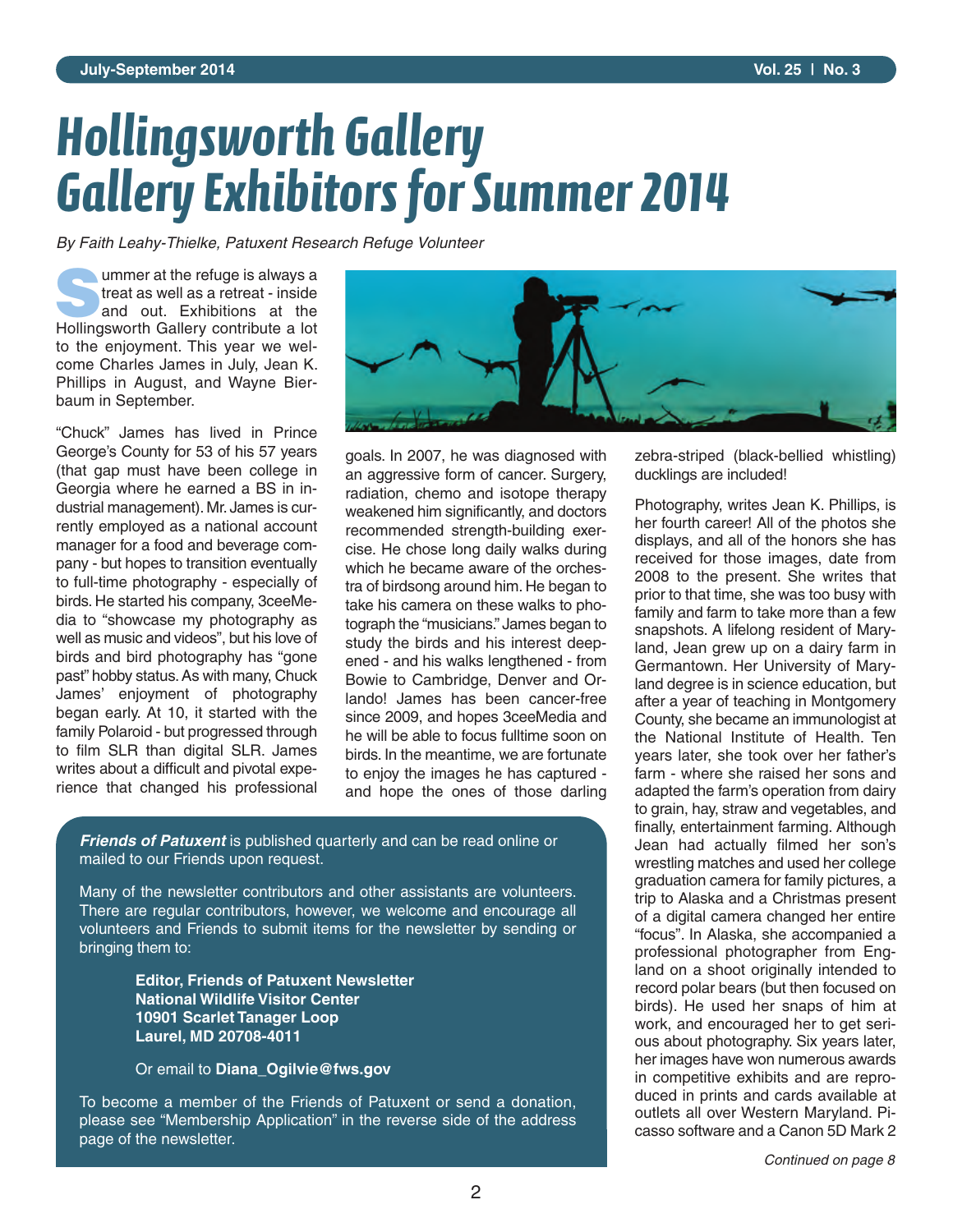# *July NABA Butterfly Count*

*C. "Sparky" Sparks, Volunteer Naturalist*

**MARK YOUR CALENDARS:**<br>The 16th Annual West Anne<br>Arundel County, North Amer-The 16th Annual West Anne ica Butterfly Association, 4th July Butterfly Count will be held on Saturday, July 12 2014, (**Rain date: Saturday, July 19, 2014).** Counters will meet at

08:00 AM at the Patuxent Research Refuge-**North Tract, Visitor Contact Station** at 230 Bald Eagle Drive, Laurel, MD 20724. The count will is held between 8:30AM and 5:00 PM, weather permitting. This butterfly count has been held annually since 1999.

For more information contact:

**Count Leader - C. "Sparky" Sparks at phone numbers (home) (410) 519-1550 or (daytime) (410) 854-2777 or email: csparks007@verizon.net.** 

There are no ages or skill restrictions, all levels of interest and experience are welcome. Please bring a field guide if you have one and plenty of water. (Note: children under the age of 16 must be accompanied by parent or guardian) Signup sheets will be posted at the North Tract Visitor Contact Station and at the National Wildlife Visitor Center.

The **North American Butterfly Association (NABA)** count program has been held annually since 1975, when only 29 counts were held. In 2010, 444 counts were held in 47 U.S. states (including District of Columbia counted as a state). Volunteers around North America select a count area with a 15-

mile diameter and conduct a oneday census of all butterflies observed within that circle. The counts are usually held in the few weeks before or after early July, but the best timing for butterfly observation in each count circle varies.

> **The count program is intended to promote interest in butterflies and provide results** useful for scientific **monitoring of butterflies within North America**.

The **North American Butterfly Association (NABA)** organizes the counts and publishes their annual reports.

For more information on NABA and the count program, please send a self-addressed, stamped business envelope to: **NABA, 4 Delaware Road, Morristown, NJ 07960**. Or check out their website at **www.naba.org**.

#### **From Chan Robbins-Correction to the Patuxent's Winter Bird Counts-2014**

April-June 2014, Vol. 25, No.2

On page 3, middle column near the bottom, delete the words [on January 25]. I was thanking all the observers I listed, not just certain ones. Some of the folks had counted at Patuxent on both days, others on only one; but I happen to know that if they counted only one day at Patuxent they were volunteering at other locations on the other day. We do appreciate very one of our volunteers.

# Vol. 25 | No. 3 *Smith, Director of Patuxent Wildlife Research Center*

**D**<br>**D** F8, passed away on April<br>11, 2014, while on busi-58, passed away on April ness in Beijing, China. Greg was working in China on the effects of avian influenza and the effects of global climate change. Having more than 35 years of ecological research and management experience, Greg spearheaded many environmental initiatives. His career began with post-doctoral studies at Patuxent Wildlife Research Center and came full circle when he became the Director at Patuxent in 2009. He also served as Director of the National Wetlands Research Center where he led a rescue team during Hurricanes Katrina and Rita as they hit the Gulf Coast and New Orleans. He and his team were awarded the Service to America Medal by the Partnership for Public Service to honor excellence in federal civil service. Greg was honored to serve on the board of the National Wildlife Federation.

Greg not only had a passion for his work, but also a passion for life. During his time he traveled to over 65 countries, making friends and adventure with every step. From hiking through the Tibetan Himalayas to diving the oceans to treks through jungles and savannahs, Greg lived life to the utmost. His love of life led him to look to his heritage, reconnecting with his Scottish past and relatives.

The world has lost a true world leader and environmental conservationist. He will be greatly missed by us all.

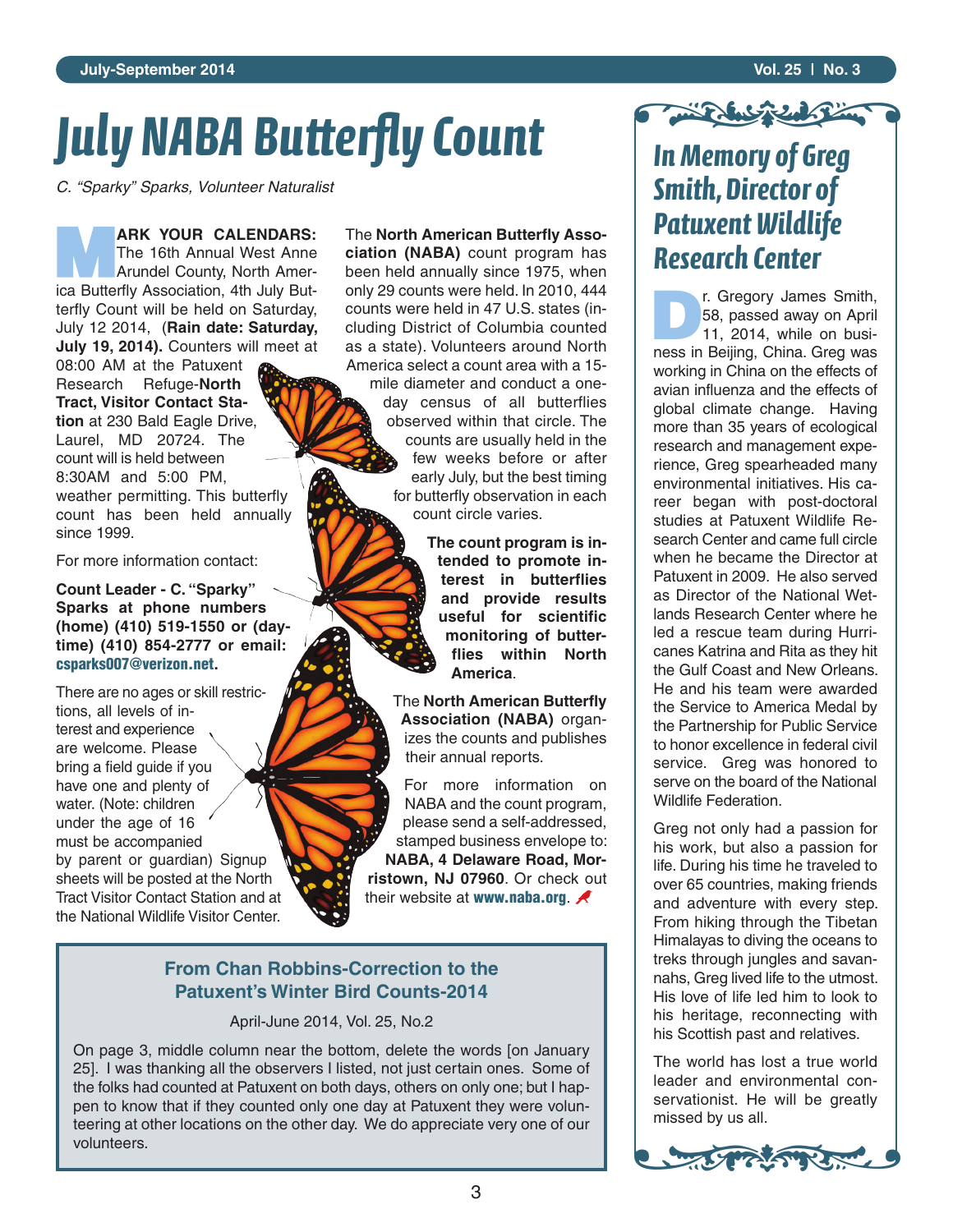# *Quirky Hybrid Oaks*

*Bill Harms, Patuxent Volunteer*

**DEPERTUARY SERVIS CONTROLLER SERVIS CONTROLLER SERVIS CONTROLLER SERVIS CONTROLLER SERVIS CONTROLLER SERVIS CONTROLLER SERVIS CONTROLLER SERVIS CONTROLLER SERVIS CONTROLLER SERVIS CONTROLLER SERVIS CONTROLLER SERVIS CONTR** Research Refuge is the home to several types of hybrid oaks? Read on to learn more.

The oak-rich Patuxent Research Refuge has 15 native oak species, one naturalized exotic oak species, and at least seven types of trees that are regarded as oak hybrids. The reason so many oaks species call the Refuge their home is due to the Refuge location near the Fall Line between the Coastal Plain and the Piedmont.

In North America, there are two basic groups or sections of oak species, the red oaks and white oaks. An easy way to tell them apart is determine where or not there are bristles at end of the lobes of the leaves. Red oaks have bristles while white oaks do not. When considering hybrid oaks, it is important to distinguish between these two groups of oaks because red oak species will cross only with other red oak species and white oak species will cross only with other white oak species.

Hybrid oaks may be found anywhere two parent species are found. However, the Refuge seems to have more



*Subfalcate Oak Quercus xsubfalcata*

than its share of hybrids when compared to other areas, with at least seven types of hybrids identified so far on the Refuge. Undoubtedly, there are other types of hybrids on the Refuge which have not yet been identified. The reason for the richness of hybrid oaks on the Refuge is probably due to the influence of human activity.

Under normal conditions, there are barriers against hybridization. These include pollination timing, closeness to other trees of the same species, and the rejection of "foreign" pollen by the female (pistillate) flowers. While hybridization occurs naturally, many of these barriers can be easily broken down and the process accelerated be-



*Scarlett Oak - a type of red oak - Notice the bristles at the end of the leaf lobes*

*Swamp Chestnut Oak - a type of white oak - Notice the rounded leaf lobes, no bristles*

cause of human disturbance. This phenomenon is easily observed on the Refuge due to the Refuge's long history of farming, logging, and more recently, military training. These activities have contributed to an increased number of opportunities for individual trees to become isolated and marginalized from others of their own species. When this happens, these isolated trees can be overwhelmed with pollen from nearby trees of a closely related species - under normal circumstances they would not readily cross. It is interesting to note that this means the mother tree of the hybrid can generally be assumed to be the tree that was isolated from others of its species.

There are several young Fernow's Oak (*Quercus fernowii*) trees at one location along Wild Turkey Way. (The Fernow's Oak is the hybrid between the Post Oak (*Quercus stellata*) and the Common White Oak (*Quercus alba*)) Here, a mature Post Oak which found itself isolated from other Post Oaks but surrounded by a large number of Common White Oaks. As a result, the pollen from the surrounding Common White Oaks fertilized the female flowers of the mother Post Oak and the progeny of this tree are found nearby. As with most other hybrid oaks, mature Fernow's Oak can produce viable acorns. However, none have been noted here yet.

Another easily observed and notable hybrid is a Saul's Oak tree located along Wild Turkey Way near Snowden Cemetery. The Saul's Oak (*Quercus saulii,* a cross between the Common White Oak and the Chestnut Oak (*Quercus prinus*). This particular tree is a known prolific acorn producer. The mother tree is probably a Chestnut Oak based on the fact that there are a large number of Common White Oaks at this location.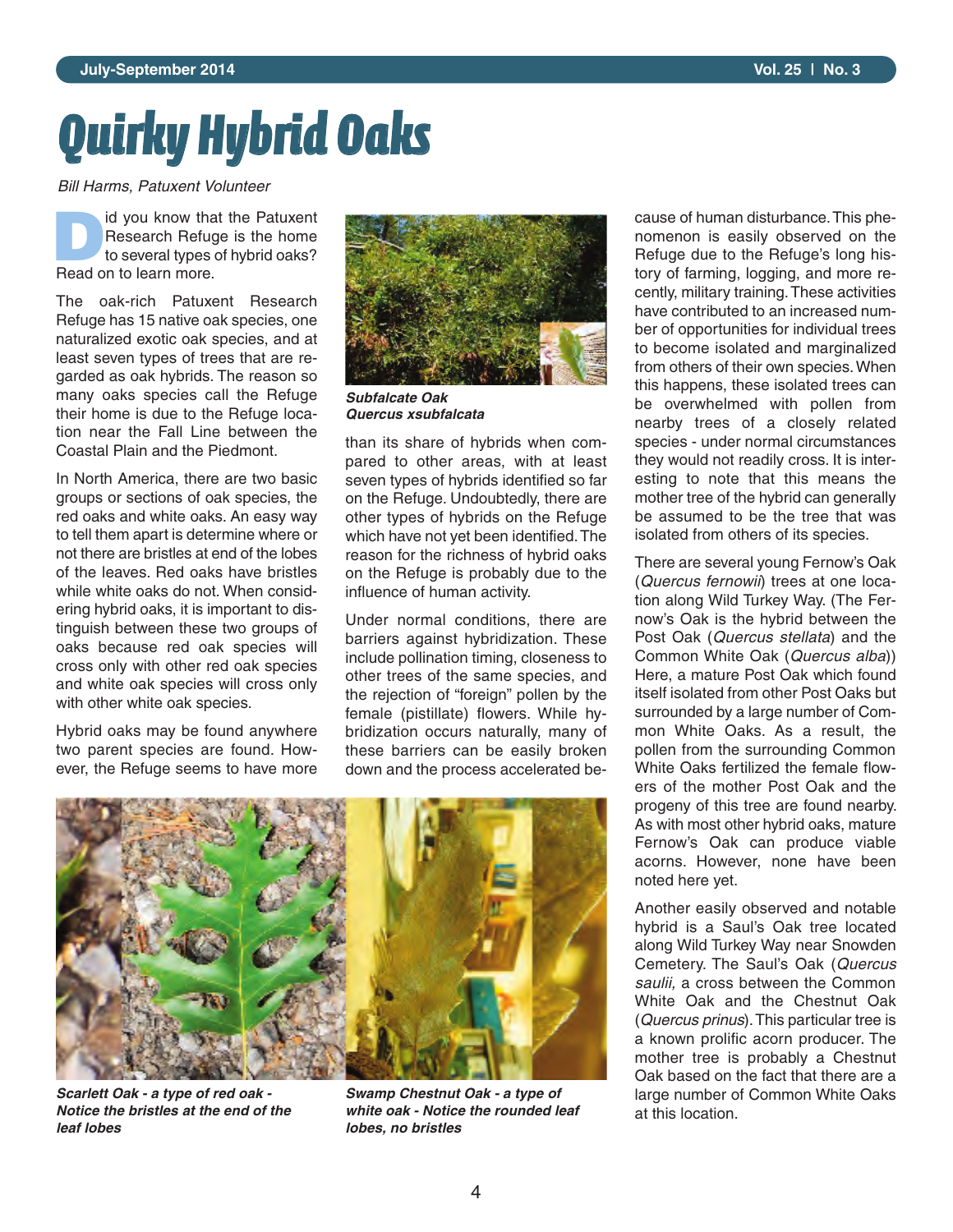#### **July-September 2014 Vol. 25 | No. 3**



*Fernow's Oak Quercus Xfernowii*



*Fernow's Oak Along Wild Turkey Way*

Sometimes it is difficult, if not almost impossible, to determine the parentage of some individual trees which appear to be hybrids. These trees may clearly exhibit some, but not all, of the characteristics of one parent species, but not the other. There are several trees on the Refuge that fall into this category. It might be possible to clear this up by DNA testing.

Then there is the process called introgression or hybrid swarming. This happens when a viable hybrid will backcross with one or another of the parent species creating progeny that are not clearly intermediate between the two parents. The observer is forced to speculate on the parentage of the tree based on what species of trees are located nearby. If



*Saul's Oak Quercus Xsaulii*



*Saul's Oak? Along Wild Turkey Way*

backcrossing with the parents, other hybrids, and backcrossed trees continues, trees exhibiting a highly variable range of characteristics between the two parents can result. There is evidence that this is also happening on the Refuge.

Finally, it is possible for hybrids to cross with a third species or even hybrids from different sets of parents to cross with each other. The resulting individual trees have three or more "parents." This is not yet known to happen on the Refuge, but has been well documented as happening in other locations like California.

If there is interest, the Refuge may schedule a walk focusing on oak hybrids in the future.  $\blacktriangle$ 

## *New Faces at Patuxent this Summer*

**McCale Carter**—I am a 22 year old senior at the University of Wisconsin Stevens Point working towards a major in environmental education and interpretation, with a minor in captive wildlife. I really enjoy sharing my passion for the natural world with others, and look forward to doing this type of work here at Patuxent. I am from Minnesota, so in my free time I love doing anything on the water, as well as; hiking, camping, and playing lacrosse. It is nice to meet all of you, and I am so excited to see what this summer brings!

**Todd Mignosa**—I am a student at Salisbury University, and am working toward an environmental studies major with minors in biology and geography. I grew up in Montgomery County, Maryland, and have always enjoyed the outdoors. I am interested in all aspects of the environmental field; including recreation, education, interpretation, field science and data collection, and trail maintenance.

### *PATUXENT RESEARCH REFUGE OAKS*

#### *Hybrids*

Bush's Oak - *Quercus bushii* [*marilandica velutina*]

Fernouw's Oak - *Quercus fernowii* [*alba stellata*]

Bartram's Oak - *Quercus heterophylla* [*phellos rubra*]

*Quercus incomita* [*falcata marilandica*]

Saul's Oak - *Quercus saulii* [*alba montana*]

Subfalcate Oak - *Quercus subfalcata* [*falcata phellos*]

Willdenow's Oak - *Quercus willdenowiana* [*falcata velutina*]

#### *Native Red Oaks*

Scarlet Oak - *Quercus coccinea*

Southern Red Oak - *Quercus falcata*

Bear Oak - *Quercus ilicifolia*

Shingle Oak - *Quercus imbricaria*

Blackiack Oak -*Quercus marilandica*

Pin Oak - *Quercus palustris* Willow Oak - *Quercus phellos* Northern Red Oak - *Quercus rubra* Black Oak - *Quercus velutina*

#### *Native White Oaks*

Common White Oak - *Quercus alba*

Swamp White Oak - *Quercus bicolor*

Overcup Oak - *Quercus lyrata*

Swamp Chestnut Oak - *Quercus michauxii*

Chestnut Oak - *Quercus montana*

Post Oak - *Quercus stellata*

#### *Naturalized Exotic Oak*

Sawtooth Oak - *Quercus acutissima*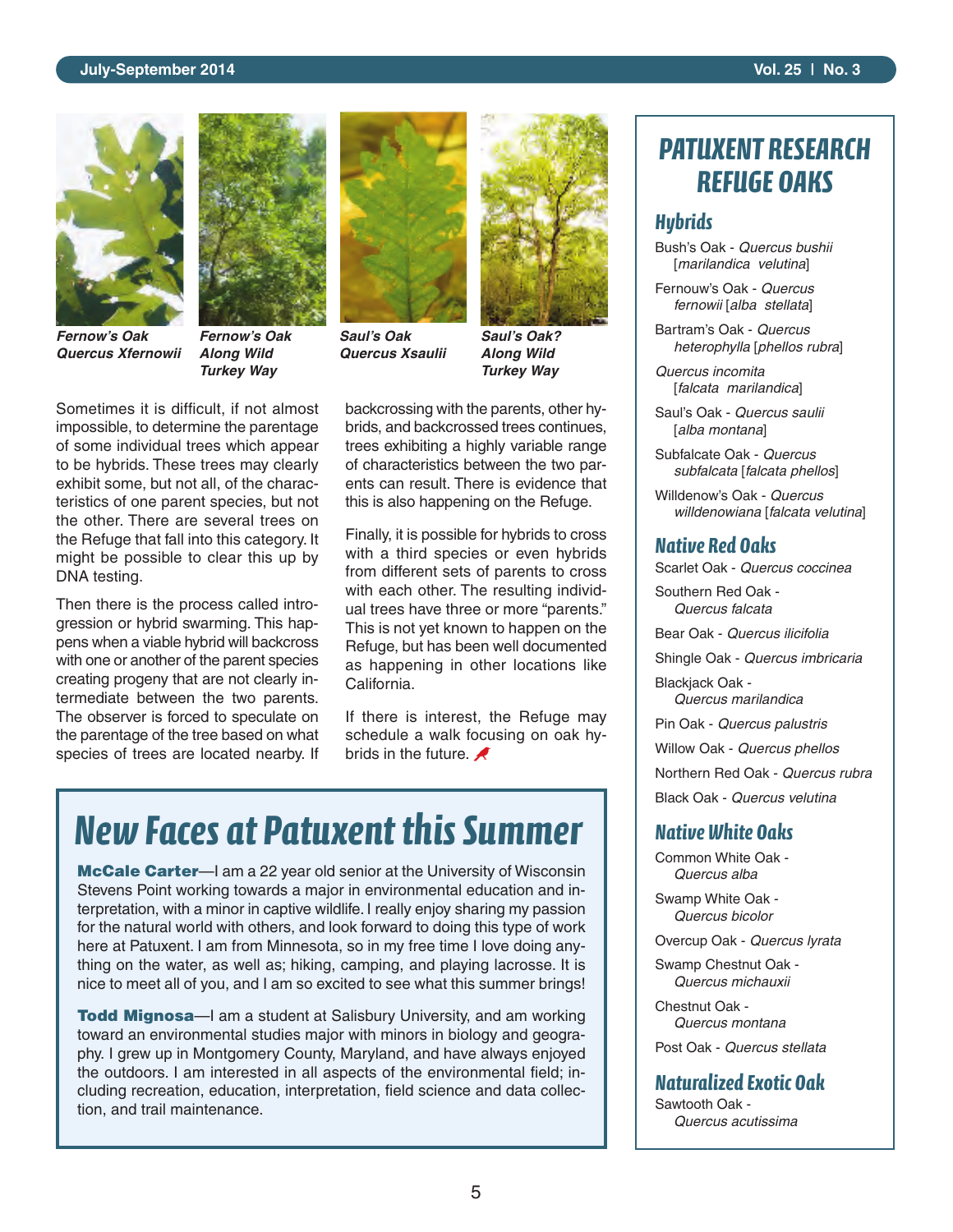#### **July-September 2014 Vol. 25 | No. 3**

# *Friends of Patuxent Wildlife Holiday Bazaar*

The 2014 Holiday Bazaar has a new, earlier date - **November 15**. The deadline for donations is **November 7. It's not too early** to start looking for those forgotten treasures. When you drop them at the Visitor Center, *PLEASE* remember to fill out a donation form and make a copy for yourself. This year we will NOT be accepting posters, flat art or large frames.

New this year - **Handmade by Friends** - an area dedicated to new items handmade by Friends (and friends of Friends.) We already have scarves, hats, quilted wall art, and wooden ornaments. If you are a handcrafter please consider donating one or more of your creations.

The Holiday Bazaar committee is looking for help with marketing and publicity. We are looking for one or more people to take on the following projects:

- Create a press packet
- Research options for advertising in the Washington Post and Baltimore Sun
- Make sure the Bazaar is listed in local newspapers

For more information contact Brenda Stone at **stonesoop@comcast.net** or 301-490-0384.

We're always looking for new and different vendors, preferably folks who have nature or wildlife related merchandise.

Contact Jeanne Latham at **jelatham@verizon.net** or 410-212-2280 regarding vendors.

### **Blast from the Past-Reprinted from the September/October 1993 Volunteers & Friends Newsletter Nature Tales from the North Tract...Bluebird Boxes a Success!**

#### *By Steve Noyes*

Then I volunteered to undertake the bluebird survey at North Tract this<br>Spring, little did I realize how long bluebirds breed in this area... April<br>to August, with as many as three broods per pair. The first eggs were Spring, little did I realize how long bluebirds breed in this area... April to August, with as many as three broods per pair. The first eggs were laid in late April, the last in early August. A grand total of 68 eggs were laid in a total of 14 boxes (out of 30 surveyed). From this total, 46 birds survived to fledge and venture out into the world. One pair raised three broods before the summer came to an end. Some bluebirds couldn't even wait for me to clean out their old nest, so they set up house in a nearby box.

Hopefully next year we'll have more birds deciding to nest at the North Tract if we can get some of the older boxes repaired and others moved to more ap-

propriate locations. My Dad has volunteered his talents and is presently building 4-6 boxes for us next season.

Don't forget to watch for the bluebirds from the north that will winter here. It is truly a pleasure to see this once-declining species becoming evident year-round in Maryland. Stop by the North tract this winter and look for them along Wildlife Loop, hanging out on the wires watching the visitors go by. Just say, "Welcome to the North Tract!!"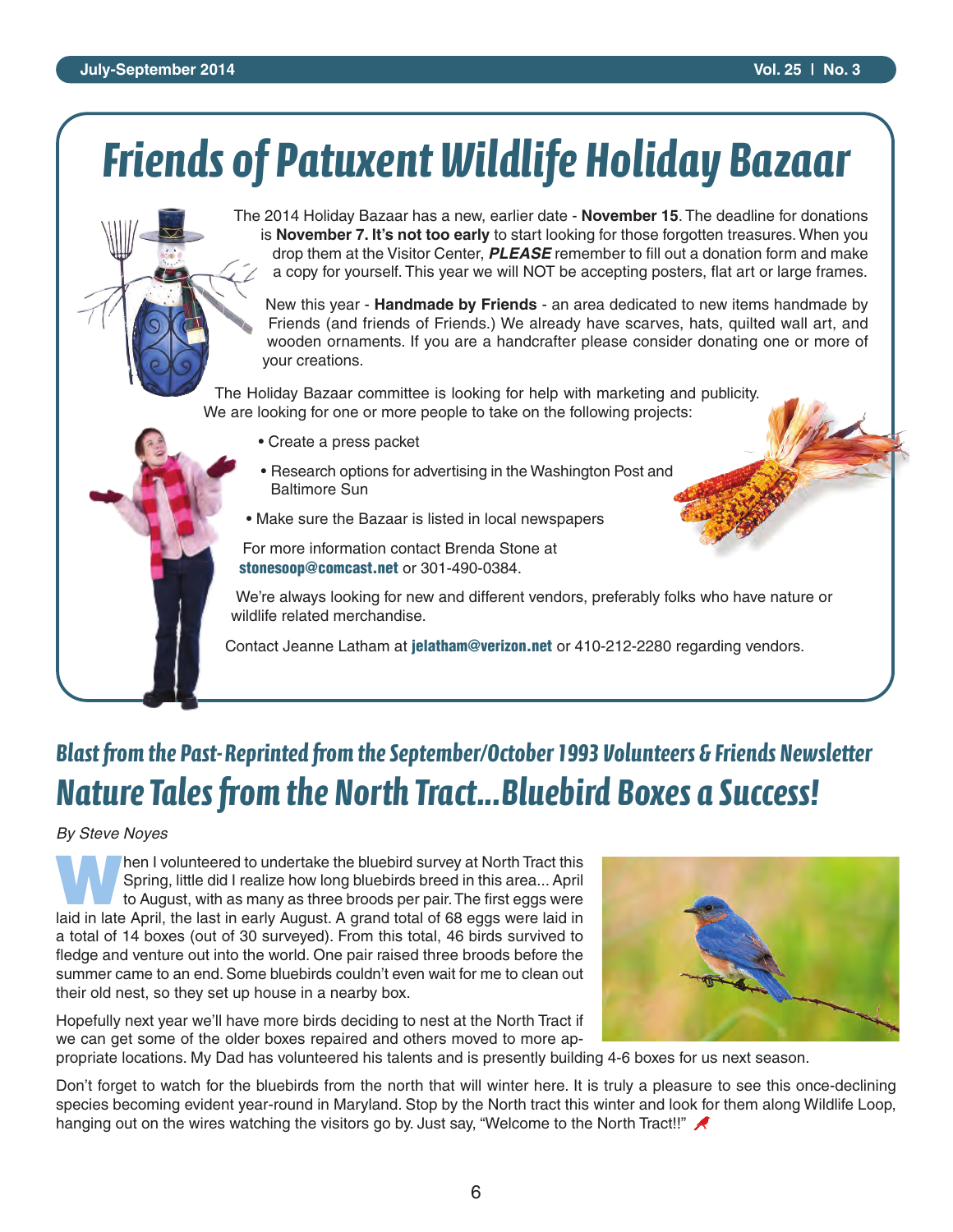# *Bio Team Notes*

*Sandy Spencer, Supervisory Wildlife Biologist*

**Mile-A-Minute Bio-Control-This**<br>aptly named vine, Mile-a-<br>Minute, can quickly spread aptly named vine, Mile-a-Minute, can quickly spread laterally and vertically, smothering large areas on the backs of other vegetation. There is an extensive patch by the wildlife viewing blind. On May 14, 2014, in cooperation with the Maryland Department of Agriculture, we were able to release at that site about 500 Mile-a-Minute weevils (Rhinoncomimus latipes), a stem boring insect in the beetle order that is host-specific to Mile-a-Minute. The weevils cause extensive damage to the foliage of the vine which is easily identified by many little holes on the leaves. But the worst

sites, the weevils need them to be left alone so they can thrive and multiply, as this is the only plant they feed on. When they deplete a local patch, they'll move on to the next closest. It may take up to seven years before a local patch will be eradicated by the weevil.

Spraying Lake Redington for Kid's Fishing Day 2014-The objective was to more efficiently remove floating or emerging vegetation near the dam that impeded fishing by causing hooks and lines to become tangled and caught in the vegetation. Target species: Spadderdock (Nuphar lutea) and watersheild (Brasenia schreberi).

# *Prior efforts to hand pull by staff and volunteers were very labor intensive, slow, and difficult.*

damage is by the larvae which feed on the stems, robbing the vine of its ability to obtain nutrients and water from the soil. The weevils overwinter in the ground beneath, emerge in early May and produce about 3-4 cohorts before retiring again for the winter. The particular patch of MAM mentioned above had already shown signs of weevil damage, probably because of another release nearby from USDA's Beltsville Agricultural Center. Scientists believe weevil populations can travel up to 6 miles per year. Documenting the weevil feeding damage at this patch would make a great citizen science project.

We also released another 500 weevils in the whooping crane area on Central Tract. Patience is definitely a virtue in this situation. Although it will be tempting to pull or spray the MAM at these

Prior efforts to hand pull by staff and volunteers were very labor intensive, slow, and difficult.

We applied a low rate of "Clearcast", 2% in water, to the floating lily pads on Monday, May 19 along the entire length of the Lake Redington dam out up to 30 feet.

Prior to spraying, we had to look for a weather window of several days of no rain so that we could lower Cash Lake and Lake Redington and keep them low. Our state permit to apply this herbicide specifies that we should prevent outflow for about 6 days after spraying. Starting with low water levels in the two lakes increased the storage capacity and allowed us to keep them closed for several days without fear of overtopping...provided there are no major rain events.

#### **Excerpts from Service** *Director Dan Ashe's Special Message to Friends about the New Friends Policy*

**THE SERVICE has finalized its long<br>
non-profit Friends organiza**awaited FWS policy covering tions. This new policy, the first of its kind in agency history, will enable us to strengthen and expand ties with Friends organizations.

We finalized the policy only after conducting a thorough review of more than 500 public comments on the draft policy released in 2010 as well as input gathered during numerous Service briefings and reviews. It provides guidance on the relationship between the Service, its employees and Friends organizations and clarifies Service employee responsibilities towards Friends organizations. It outlines consistent financial and administrative practices for revenue generating operations and includes a new Friends partnership agreement template. By bringing much needed clarity, and national consistency to our relationships, the new policy will strengthen the way we've worked together for years.

It may require modifications in our working relationship in order to ensure that we continue operating in the highest standards of efficiency and ethical conduct. Friends organizations are too important to our future to do anything other than hold ourselves to the highest standards.

On behalf of the entire US Fish and Wildlife Service, I'd like to thank you again for the enormous help and support you provide. Your passion and dedication inspire us all to do a better job every day. With your help we can ensure that every Friends organization operates on a strong foundation of mutual support and responsibility. We look forward to building on that foundation to do great things together for years to come.

*anks for all you do.*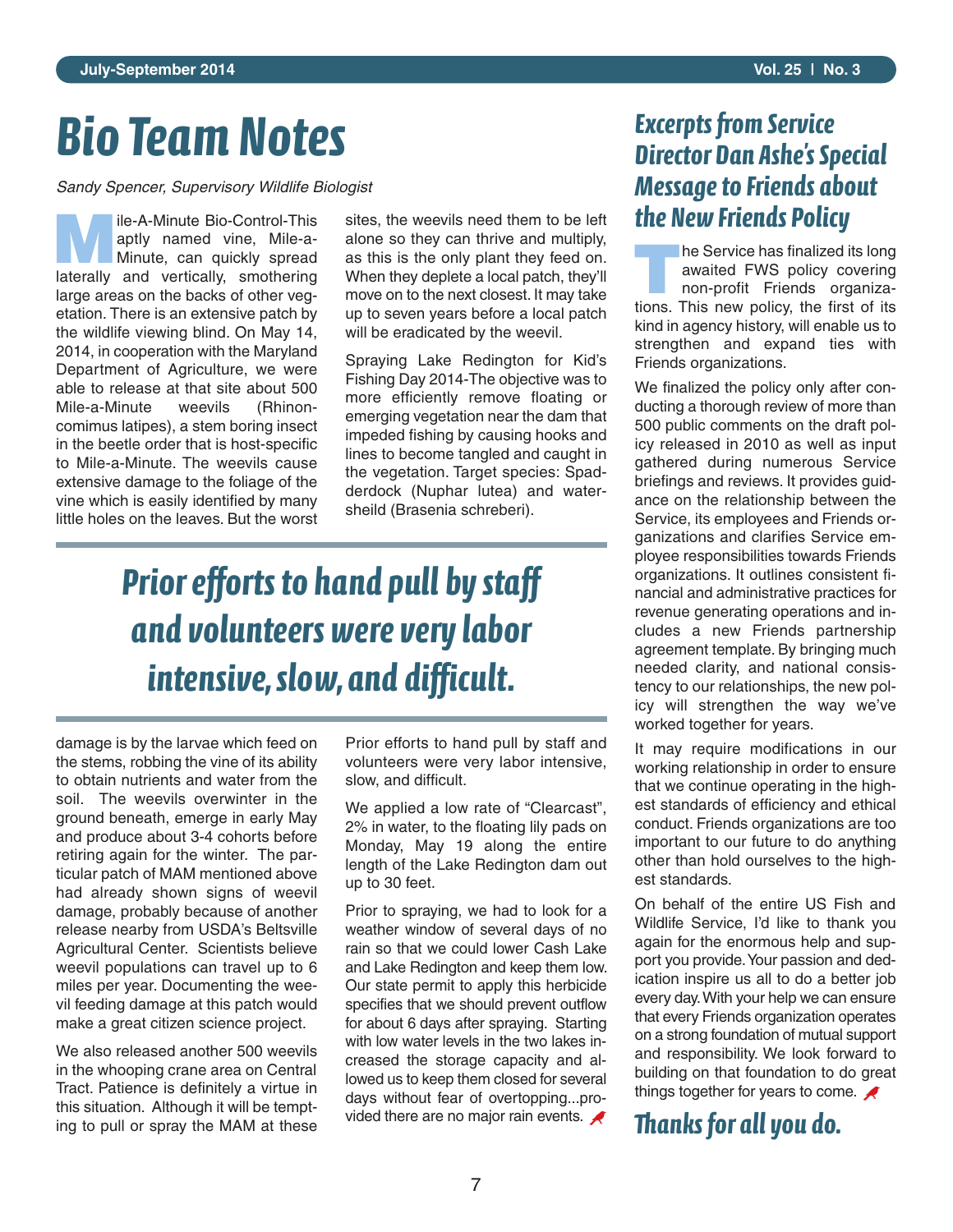#### *Hollingsworth Gallery Gallery Exhibitors for Summer 2014*

are her professional tools that she uses to capture and share the natural beauty she loves, and photography gives her "a good excuse to be outside"!

Wayne Bierbaum has kept his day job. He is a physician who is Chief Medical Officer for Owensville Primary Care, and has worked there since 1989. This Riva resident has been involved with photography since age 18, but "little things" like lack of a darkroom, making a living, and raising children placed youthful interests on a backburner for a time. Bierbaum writes that digital cameras and kids growing up propelled his relaunch. Selftaught photographer and naturalist, Bierbaum studies the habits of an animal and tries not to disturb it while he captures unforgettable images. In describing his successful techniques, he has given talks to photo clubs in Westminster and Annapolis. His approach should be published in a How To manual. One major suggestion was: Arrive 30 minutes before dawn. This timing allows Bierbaum to set up his equipment and to wait to intercept the bird working its way to his spot. He prefers eye level shots so preparing to get messy is part of his drill. A tripod holds the camera steady, and his comfort setting allows for quick adjustment if needed. Bierbaum mentions that birds have color vision - and infrared also, so wears appropriately colored clothing. His favorite locations are local and include Patuxent (naturally!).

In DC, 29 prints of Bierbaum's were used for businesses' Environmental Excellence Awards. His work has also been displayed at various wildlife areas, publications and the Maryland State Legislature Building. He contributes to Getty Images and is a member of the Muddy Creek Artists Guild. He does take portraits and does some architectural work, but his love is clearly wildlife and nature scenes. Although many of his images are wonderful, while viewing his work on line, I fell in love with a yawning snowy owl on a beach.

We can all look forward to fascinating displays this summer.  $\blacktriangle$ 

#### *Volunteerism: Priceless*

*Continued from page 1*

and swans, to the smaller but very beautiful and fairly rare, Scarlet Tanager. We chatted with an experienced birder who joined us on a lakeside bench as we all sat enjoying the view. She had spotted over 26 species in the short two hours she had been there that day. For the past three weeks, sitting at this same bench, my wife and I had a birds-eye view watching this particular nesting Canada Goose pair set up housekeeping on what was appropriately named ... Goose Pond.

We love visiting the park every chance we get. Because it looked like we would be spending a day or two a

#### *...I'm proud to know that as part of a larger volunteer group, we are making a difference.*

week visiting the refuge, my wife suggested that I should investigate whether there may be some volunteer opportunities I might explore. My wife volunteers quite often for causes she believes in, but it's not something I would have naturally thought of. She offered that volunteering would make my time spent at the refuge even more rewarding. The idea made sense and so after giving it some thought I mustered up the courage required to break out of my comfort zone and went in to see if there might be someone in the Visitor Center that could give me some information. Mike, at the front desk, who was himself a volunteer, encouragingly related his positive experience at the park and then called the volunteer coordinator. She came out, introduced herself, and we discussed their program. She couldn't have made me feel more welcome as she explained that, yes, there were several opportunities to volunteer, which could take up

Continued from page 2 **as a continued from page 2** as much or as little time as I felt comfortable committing to. I thought I might initially like to do something outside on the trails that would act as an addition to my normal walk. She gave me some ideas to take home and mull over. A few days later I returned to the Visitor Center and we spoke again. There was one perfect fit; Nest Box Monitoring. I would be assigned a couple of bird nest boxes to monitor that were located along one of the trails. It would require an hour or so on only one day a week, and I could choose the day. I chose Tuesday. As good luck would have it there was a meeting in a few days that would instruct myself and four others, who were also newly volunteering, as to exactly what would be required. None of it was particularly complicated. The bird nest boxes on the refuge just need to be monitored and documented so that wild life managers can track nesting activity within the refuge. I would merely go out once a week, inspect my two assigned boxes, and record my findings ... that was it. Pretty simple. As of my writing this article in early May, I have been out on two consecutive Tuesdays. Both boxes have nests within them that birds have very recently built; but as of yet, no eggs.

> Unfortunately, the number of staff at the majority of national and state parks and refuges have been cut drastically. If we want to continue to enjoy these parks it's going to become more and more necessary for volunteers to chip in. I realize what I'm doing is but a small individual contribution; but I'm proud to know that as part of a larger volunteer group, we are making a difference. Needless to say, I am very happy my wife encouraged me to volunteer.

> I highly recommend getting out in the fresh air, get a little exercise, and enjoy the parks. If you have the time and inclination to volunteer I'd encourage you to explore the many volunteer opportunities. You'll be happy and proud that you did.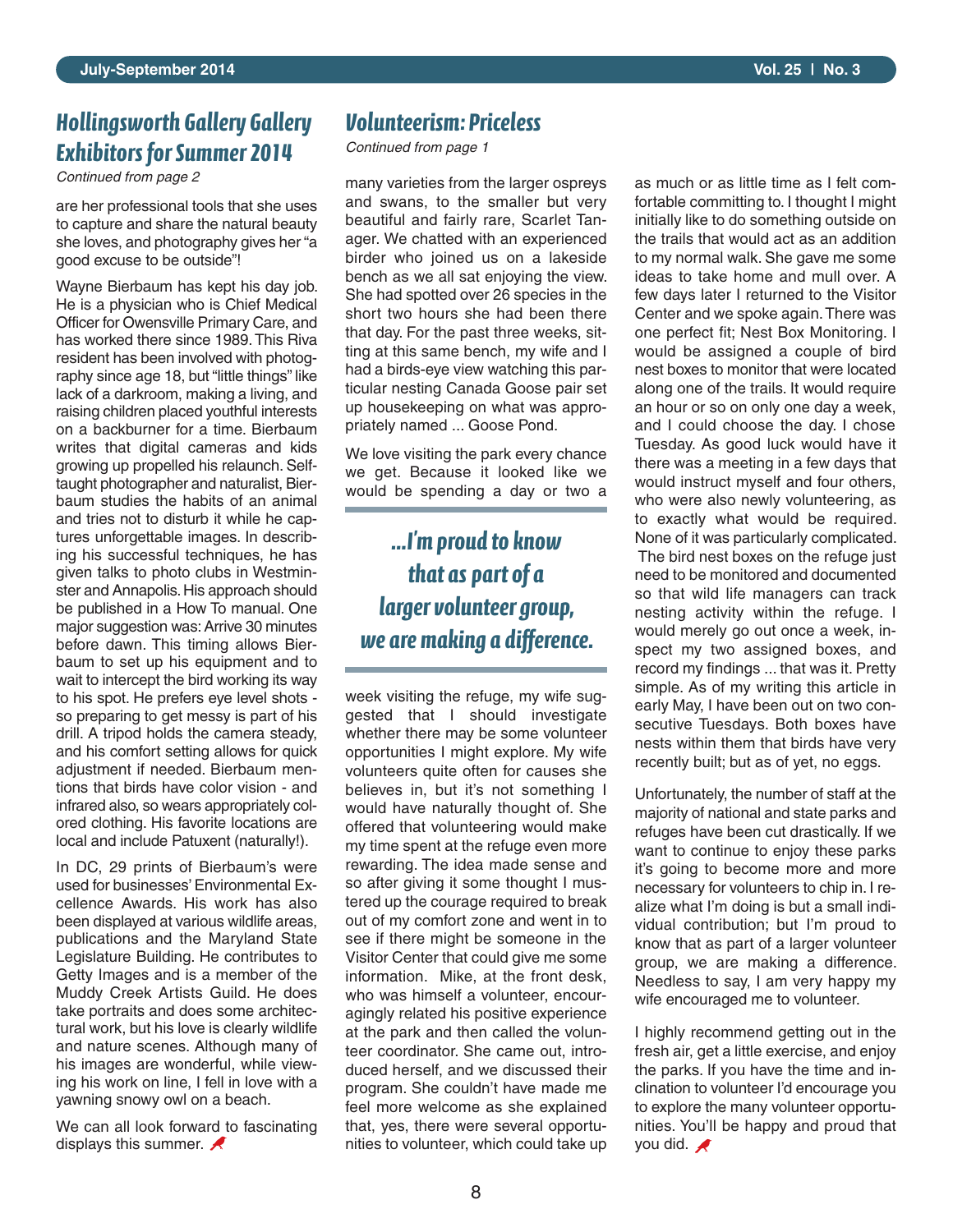#### *1ST Ever Magnificent Whooping Crane Month*

*Continued from page 1*

the *Life of a Volunteer Surrogate Whooping Crane Dad.*

On Sundays, there were tours of the Whooping Crane Observatory on Central Tract - every tour was packed to ca-



*Dr. John French of the Patuxent Wildlife Research Center's Whooping Crane Program, talks about the Flight from Extinction: Restoring Whooping Cranes to North America.* 

pacity. There were two "storytimes" about the Whooping Crane and a "Measure Up" display for younger folks. Visitors could see how tall they were compared to the 5-foot tall Whooping Crane with an 8-foot wingspan. There were six educational displays - the many national and international partners in the Whooping Crane restoration effort, including Patuxent Wildlife Research Center; Patuxent's pivotal role in the restoration; locations where Whooping Cranes can be found in North America; a photographic display of the care and development of Whooping Cranes from egg to adult; and a continuous loop of phenomenal video clips about the endangered Whooping Cranes.

Additional educational activities included two fun Whooping Crane Puppet Shows, thanks to the work of the interns, Audrey Bohl and Ryan Gradel. Diana Ogilvie presented two Tiny Tots programs about Whooping Cranes.

Thanks to the committee including Chair Ken Lavish, Janice Devine, Bob Privette, Frank Cockrell, Diana Ogilvie and Jeanne Latham for their hard work—they even had fun doing it!

#### *September Social Hosted By Friends of Patuxent - Open to All*

**W**ouldn't it be<br>
about some exfun to hear citing travels to an exotic foreign country or fascinating place in the US?

Well, come to the Friends of Patuxent Social on Saturday, September 13. Diana Ogilvie has offered to show the photos of her amazing trip to Antarctica. And we hope to have someone talk about travels to other cool places.

We'll have some yummy refreshments and everyone is invited. So put 1:00 PM to 3:00 PM on your calendar for September 13 and we'll all have a great time. Where, you ask? Answer - at the Visitor Center in one of the meeting rooms.

Maybe you too would like to share your travel stories and pictures. If you do have a cool travel story and photos you'd like to share even informally, let us know. Contact Jeanne Latham at **jelatham@verizon.net** or 410-798-1601.

### **JOIN TODAY!**

| <b>MEMBERSHIP APPLICATION</b> |
|-------------------------------|
|-------------------------------|

| <b>FRIENDS OF</b><br><b>PATUXENT</b><br>(E-mail address will not be sold or shared.<br>It will be used for Friends and Refuge announcements only.) |  |  |                                                                                                            |  |  |  |
|----------------------------------------------------------------------------------------------------------------------------------------------------|--|--|------------------------------------------------------------------------------------------------------------|--|--|--|
| Phone: (opt.)                                                                                                                                      |  |  |                                                                                                            |  |  |  |
|                                                                                                                                                    |  |  | $\Box$ New $\Box$ Renewal $\Box$ Individual (\$15/yr) $\Box$ Family (\$20/yr) $\Box$ Contributor (\$50/yr) |  |  |  |
| Make check to "Friends of Patuxent" and mail to address on reverse side of this page.                                                              |  |  |                                                                                                            |  |  |  |
| $\Box$ Check here if you would like save a tree by reading our quarterly newsletter online.                                                        |  |  |                                                                                                            |  |  |  |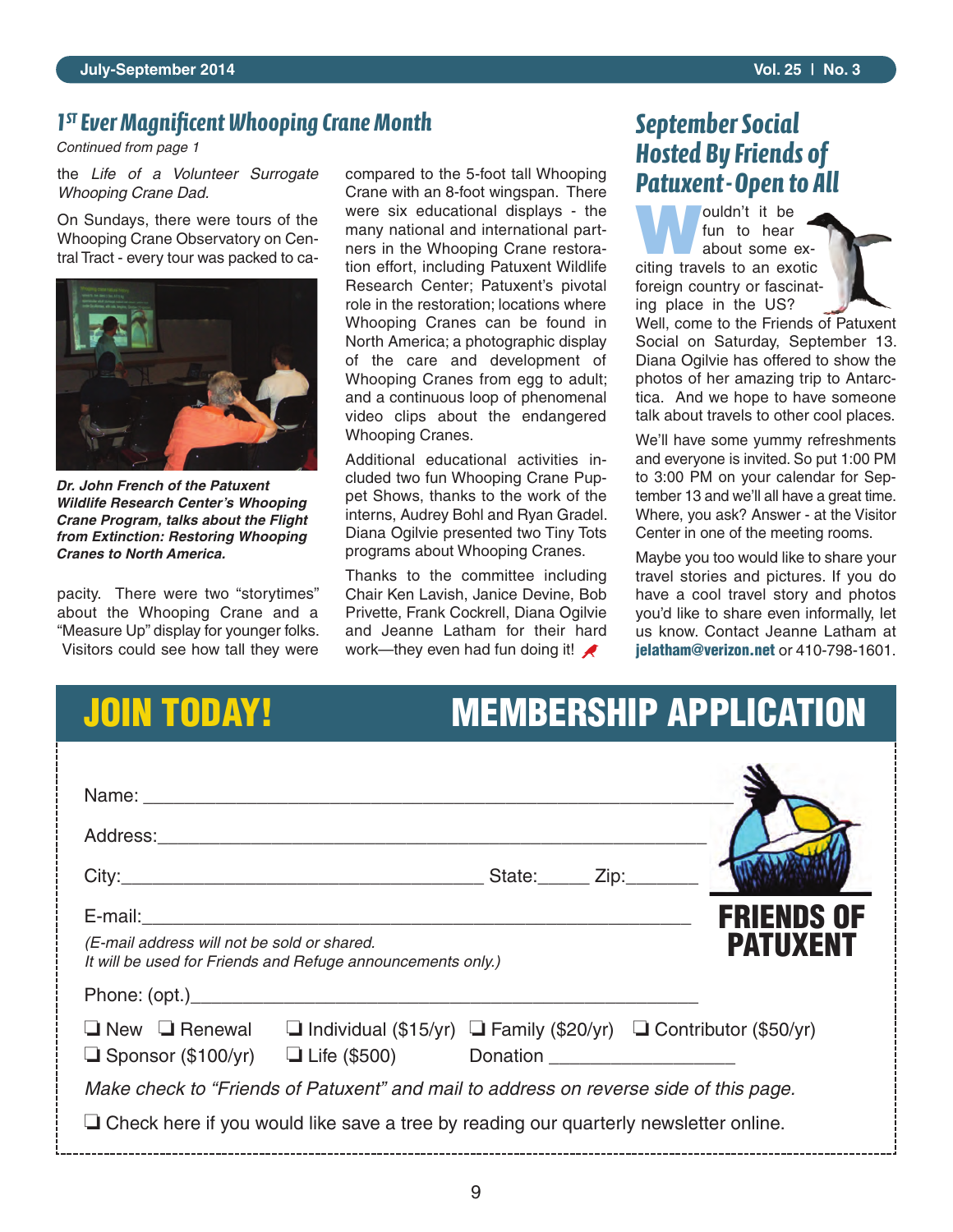# *A Dozen Birds for Summer*

*Helen Alexander, Patuxent Volunteer*

**A**lthough birds tend to sing less frequently in the summer, there is still plenty to hear if you just sit quietly for a while and listen.

#### *1. Yellow-billed Cuckoo*

The Yellow-billed Cuckoo seems to prefer the hot, humid days of summer when you are almost certain to hear them vocalizing in the edges of the woods or in the wet meadows near Lake Redington or Cash Lake.



A low easy to miss hollow "kuk - kuk', kukukukuku-

kuk" is unmistakable once you learn to associate the sound with the bird. Look for them flying across the wet area between Goose Pond and Cash Lake in the early morning.

#### *2. Song Sparrow*

The Song Sparrow is one of the most commonly heard birds on the refuge year-round. Listen for a somewhat raspy six to eight phrase call that is made up of an introductory slow three- note phrase, followed by a more rapid trill and ending with a de-

scending, emphatic three note phrase.

#### *3. Chipping Sparrow*

The trill of the Chipping Sparrow can be heard all summer long. The trill has a mechanical quality that has been compared to a sewing machine. Look for him hopping along the edges of the parking lot, or singing from a low branch of the Pin Oaks in the parking lot of the Visitor's Center.



#### *4. Field Sparrow*

The Field Sparrow's song begins with three to five musical whistles of the same tone, followed by a descending trill that ends his somewhat haunting song. Look for him in the small bushes and shrubs along the edges of the paved loop trail.

### *5. Warbling Vireo*

The Warbling Vireo has a somewhat hoarse warbling song that he repeats often with pauses between each song typical of Vireo song.



### *6. Indigo Bunting*

The Indigo Bunting is one of the more persistent songbirds of summer even in the heat of mid-day. They like small trees in somewhat open areas where they give their deliberate, somewhat trilled song which might be rendered, 'hot, hot, I like it very hot, hot'.

#### *7. Blue Grosbeak*

The song of the Blue Grosbeak is a somewhat raspy but pleasant multiphrased, emphatic trill that is a familiar sound of the summer meadows here on the refuge.



### *8. Osprey*

The Osprey does not really sing, but he gives emphatic, high-pitched, rapidly repeated 'kee, kee-kee' calls to communicate with his mate, chicks and other birds of his water-oriented life. Watch for the Osprey flying over Cash Lake often with a fish in his talons.

#### *9. Red-eyed Vireo*

Another persistent songster throughout summer is the Red-eyed Vireo. You will hear him singing his song over and over again as you walk the wooded trails here. Listen for a deliberate, musical song with



pauses between each two or three note phrase that sounds a bit like, "Hello, .. up here .. up high .. over here .. hello .. (repeated). He is tricky to see, but brightens any walk here in summer with his cheerful singing.

### *10. American Goldfinch*

The American Goldfinch has a bright cheerful, bubbly type of song that can be rendered as a very fast and repeated 'chick-o-ree, chick-o-ree' or 'po-ta-to chips, po-ta-to-chips'. When he flies, he sings as he flies, but a different, more me-

chanical 'flying song'. You will often hear this flying song before you see the bird. Look for a small bird bounding between trees in a deeply undulating flight.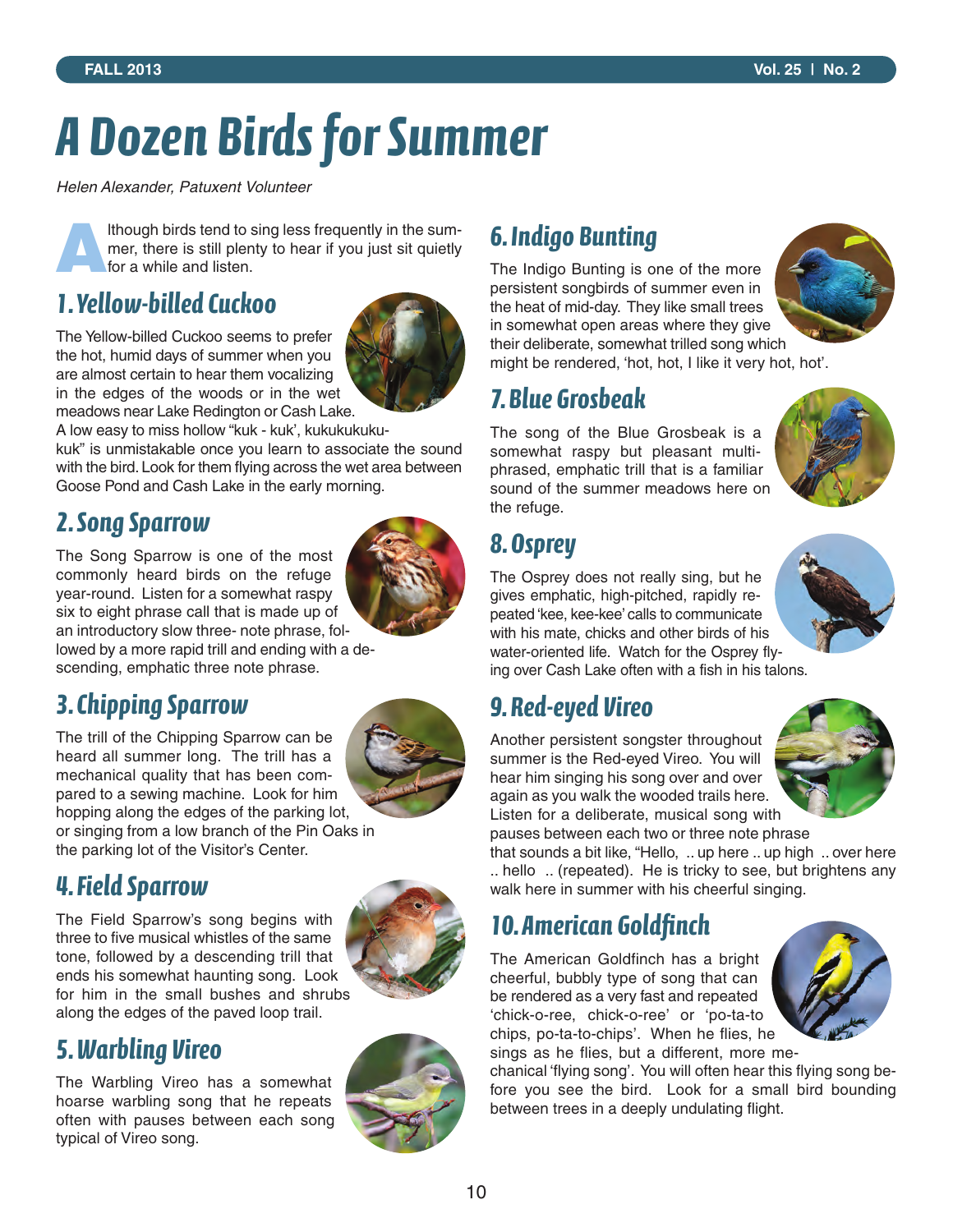#### *11. Mourning Dove*

In the early morning and the evening you will hear the soft, low calling of the Mourning Doves here on the refuge. Their quiet 'coo, coo, coo' seems to announce the beginning of the day and the calm of the coming evening and night.



### *12. Belted Kingfisher*

The loud, harsh rattle of the Kingfisher can be heard over either Cash Lake or Lake Redington as the Kingfisher flies up and down between catches. He perches on low limbs over the water and makes quick



dashes to catch small fish or he hovers almost like a hummingbird before making the killing plunge after his prey.  $\blacktriangle$ 

### *Friends of Patuxent Volunteer Position Available*

#### **Newsletter Editor/Coordinator**

As the new Friends policy goes into effect in October, the Friends are looking for a new editor/coordinator volunteer to take over for the staff member who has been filling that position. The newsletter is a quarterly publication.

Are you looking for a substantial volunteer position to take over? As Newsletter Editor, you would record your volunteer hours as a Friends of Patuxent Volunteer. Training will be provided.

*Responsibilities include:* 

- requesting articles for each issue from volunteers, Friends and staff
- publishing deadlines
- proofreading/sending to a proofread team
- sending proofed articles to layout volunteer
- proofing completed layout
- sending to printer
- **preparing completed newsletters for mailing**
- mailing
- distributing in-house
- sending electronic version to Friends website

If you have questions or are interested, please respond to Emy Holdridge at **emyh608@verizon.net**

# *Ospreys of the Patuxent June 7 Members Program*

*Jeanne Latham, Friends of Patuxent Membership Chair and Patuxent Volunteer*

reg Kearns, park naturalist for over 31 years at<br>Patuxent River Park in Croom, Maryland, delivered a<br>riveting program with fantastic photos on ospreys at Patuxent River Park in Croom, Maryland, delivered a riveting program with fantastic photos on ospreys at the National Wildlife Visitor Center. It is amazing that a fish hawk, at about 4 pounds (for the female), can lift a struggling fish half its weight out of the water. Most ospreys migrate to

Central and South America for the winter. Their numbers keep growing in the Chesapeake Bay area as they return from their winter home. We enjoyed facts, pictures, stories of osprey banding trips, and questions and answers with expert Greg



Kearns. Many thanks go to Greg for sharing his time, work experience and passion. And thanks to all the Friends members and their guests who attended.

Editor's note: And thank you, Jeanne, for scheduling and setting up the program!

### *Cool Experience on a Hot Day*

*Carter McCale, Visitor Services Intern*

**Kids Fishing day was a success! To get kids interested**<br>in fishing we provide free cess! To get kids interested in fishing we provide free fishing once a year on our Lake Redington. This is always a popular program, and this year was no exception we served 68 kids. They all learned about being responsible anglers by visiting stations based on fishing ethics and proper fish



handling, before they let their first casts fly. The kids caught a variety of fish such as; blue gills pumpkin seeds, and crappies. Thanks to a great group of volunteers and staff the day went off without a hitch and we all enjoyed the sunny hot day on Lake Redington!